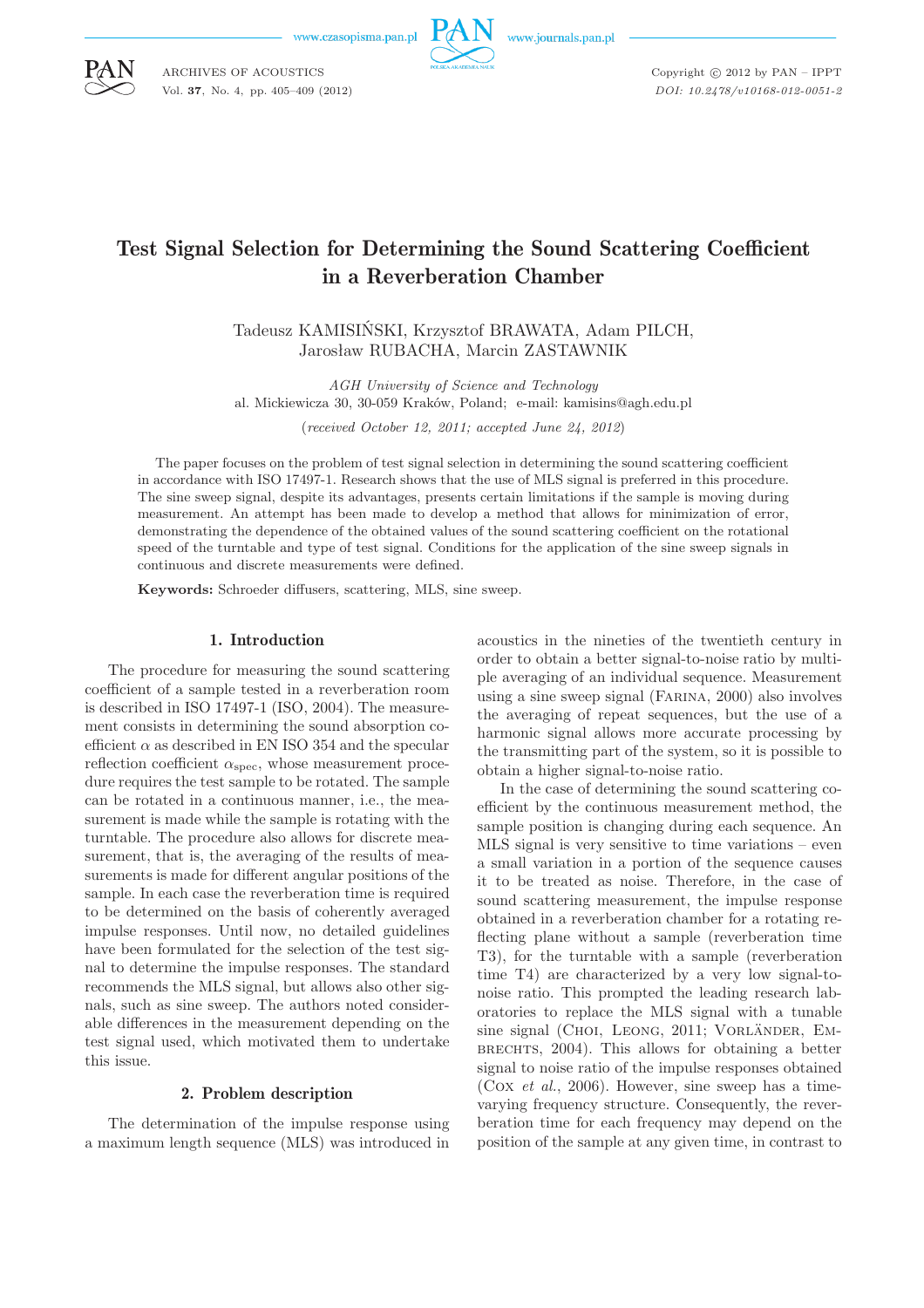the MLS signal, for which the entire frequency range is generated at a given time.

To demonstrate that the adopted signal was correct, the dependence of the determined scattering coefficient on the sample rotational speed was studied. An assumption was made that sound scattering as a feature of the structure does not depend on the measurement method and should be constant regardless of the testing procedure.

# 3. Testing procedure

The measurement was performed in accordance with the guidelines of the ISO 17497-1 standard. The reverberation time was determined on the basis of impulse responses recorded using the B&K Dirac 4.1 software.

A round test sample was mounted on the turntable in the reverberation chamber (Felis *et al.*, 2012). The height of the measurement table was 130 mm. In order to reduce diffraction at the edges and scattering generated by the base plate, the space under the table was separated from the space of the reverberation chamber. The diameter of the sample was 2.75 m. The outer edge of the sample, like that of the table, was secured with a rigid band along the full height (Kamisiński *et al.*, 2010).

The measurement consisted in determining the sound scattering coefficient for a scattering system based on the change in the phase of the reflected wave (Schroeder diffuser,  $N = 7$ , Fig. 1). The maximum depth of the structure was set to 44 mm to avoid measurement error caused by an excessive absorption of the sample (PILCH, KAMISIŃSKI, 2011). The study was conducted for two types of measurement signals: a pseudo-random MLS and a sine sweep signal. For each type of the test signal an impulse response was determined for different angular velocities of the table, while conforming to the requirements of the standard with regard to the duration of measurement (ISO, paragraph 7.3). The length of the test signal was 10.92 s (Kamisiński *et al.*, 2012). Also, discrete impulse responses were determined for 72 angular positions of the sample. With full automation, it was possible to shorten the measurements and maintain constant operating conditions inside the chamber.



Fig. 1. Cross section of the test sample element. All dimensions given in mm.

All the measurements were performed for 6 fixed microphone positions and 2 fixed positions of the omnidirectional sound source.

# 4. Results

First of all, measurements using the MLS signal for different rotational speeds of the turntable ranging from 0.16 to 1.37 rpm were performed. For lower rotational speeds, lower values of the scattering coefficient were obtained, especially those above a frequency of 1250 Hz. As the studied sample operated very efficiently above 1 kHz, Fig. 2 shows the results for three rotational speeds in the 1–5 kHz band.



Fig. 2. Sound scattering coefficient determined using the MLS signal for different rotational speeds.

The differences are small, of the order of the standard deviation calculated in accordance with Annex A to the standard (ISO, 2004). Changes for the limiting speeds are constant for the entire measurement range. It can be assumed that the results obtained using MLS as the measurement signal do not depend on the speed of the turntable. The standard deviations of the sound scattering coefficient, calculated in accordance with the annex to the ISO 17497-1:2004 standard were up to 0.06 and did not depend on the rotational speed of the sample.

Afterwards, measurements were performed using a sine sweep signal. Figure 3 shows the scattering coefficient for the three selected rotational speeds. The study shows that the scattering coefficient values obtained from measurements using a sine sweep signal significantly depend on the turntable rotational speed. The value of the scattering coefficient decreases with the increase in the rotational speed in the interval affected by the sample. The graph in Fig. 4 shows the dependence of the scattering coefficient on the turntable rotational speed.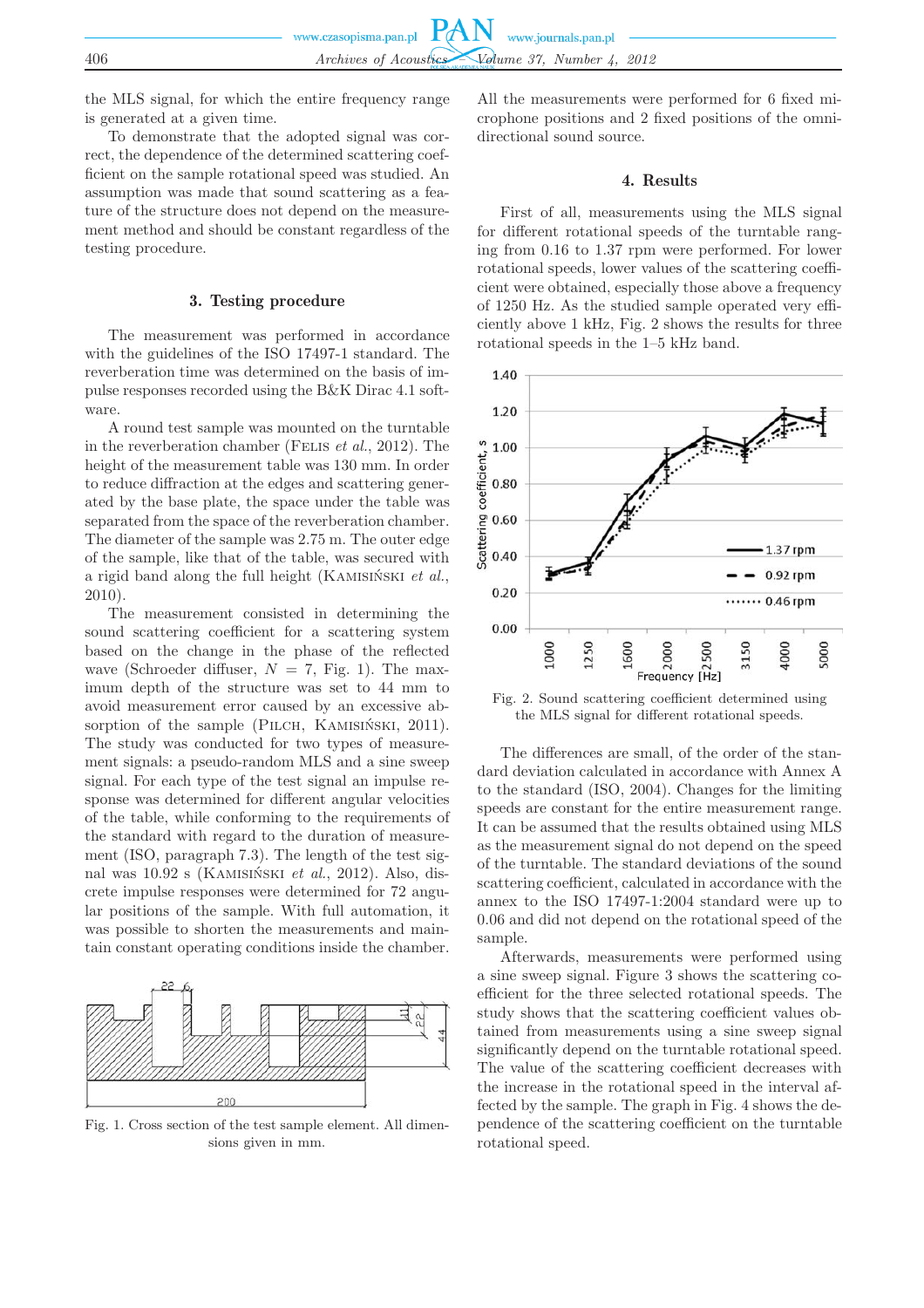

Fig. 3. Sound scattering coefficient determined using a sine sweep signal for different rotational speeds.



Fig. 4. Sound scattering coefficient determined using sine sweep signal as a function of turntable rotational speed for selected frequencies  $(R^2)$  is a coefficient of determination).

The increase in the value of the scattering coefficient with the decreasing rotational speed is greater for higher frequencies. A linear dependence of the scattering coefficient on the rotational speed of the sample was observed. The value of the scattering coefficient for the rotational speed equal to zero was estimated using linear regression. The calculations did not take into account the values of the sound scattering coefficient obtained for rotational speeds greater than 1.37 rpm. Figure 5 shows the values of the sound scattering coefficient measured using the MLS signal (mean values for



Fig. 5. Comparison of sound scattering coefficients for measurements with an MLS signal (average value for different speeds, maximum and minimum values are shown by error bars) and a sine sweep for a speed of 0 rpm (estimated).

various rotational speeds), the sine sweep (estimated values for zero speed). The values were in accord and the maximum difference was smaller than the measurement uncertainty.

On the basis of measurements, it may be concluded that the sine sweep signal is not adequate for continuous measurements of the sound scattering coefficient. The values using that type of signal are reproducible only for the same rotational speed. Correct values can only be obtained for very low speeds, i.e., for long measurement times. It can be concluded that K.U. Leuven's method presented in (VORLÄNDER, EMBRECHTS, 2004), where over 35 sequences of sine sweep of length 16 s were averaged (the total time of 9 min 20 s), gave values close to the actual ones. In the case of the MLS measurement signal, much smaller discrepancies of the scattering coefficient as a function of the turntable rotational speed were obtained, which allows measurement at higher speeds without sacrificing the accuracy of the results (Fig. 2). Note that the measurement time is very important because constant measurement conditions must be ensured. If measurements using a sine sweep signal are needed, it is recommended that measurements be made for several rotational speeds and the values estimated for a speed of 0 rpm.

Measurement was also carried out using a sine sweep signal of the discrete method in accordance with guidelines provided by the standard (ISO, 2004). The measurement was performed on the sample rotating in 5 degree increments, which produced 72 impulse responses for each sound source – microphone configuration. The values determined for the band above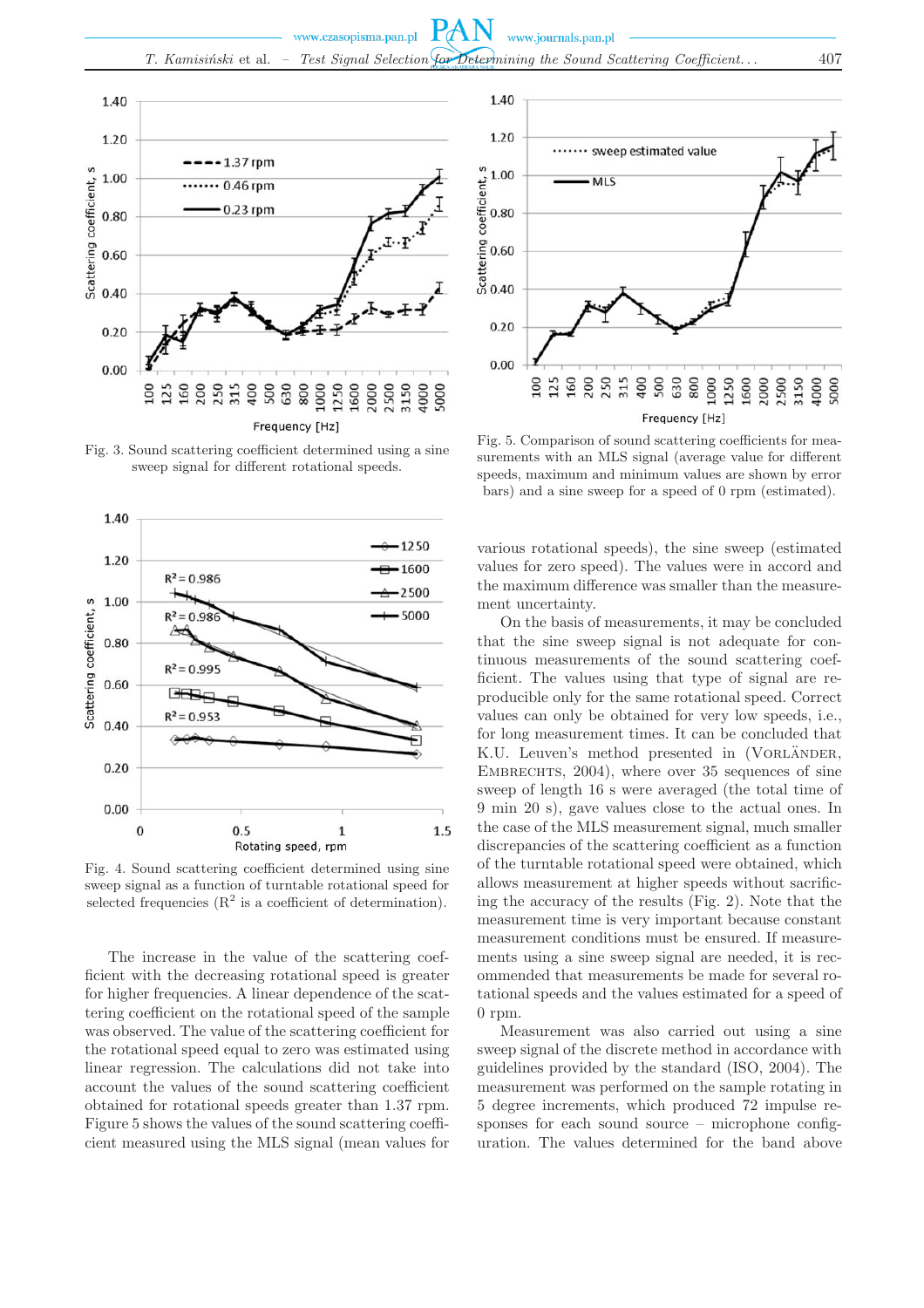

Fig. 6. Sound scattering coefficient for different angle increments in discrete measurements.

1250 Hz do not significantly differ from those obtained in measurements made using a continuous MLS signal. In the lower frequency bands the results are no longer in such good accord (Fig. 7), but still much better than in measurements presented by other laboratories (DE GEETERE, VERMIR, 2002; EMBRECHTS, 2002; VORLÄNDER, EMBRECHTS, 2004). Also analysed was the possibility of shortening the measurement time by reducing the amount of impulse responses determined. In the case of the averaging made for smaller angular resolution (e.g., at every 10 degrees), the obtained values significantly differed for high frequencies where



Fig. 7. Sound scattering coefficient from the measurement with a MLS signal (average value) and from discrete measurement using a sine sweep signal.

the scattering was high. An attempt to average the impulse responses obtained for only part of the rotation (e.g., a half) did not produce good results, either. This makes it necessary to conduct measurement with 5 degree increments for full rotation of the sample, in conformity with the guidelines specified in the standard.

## 5. Summary and conclusions

Based on the study, the following conclusions can be drawn:

- The scattering coefficient values determined using the MLS test signal depend weakly on the turntable rotational speed and the differences obtained do not exceed the tolerances;
- The scattering coefficient values determined in continuous measurements using the sine sweep test signal depend linearly on the turntable rotational speed; when the coefficient value is estimated for rotational speeds tending to zero, the results are very close to the average obtained for the MLS signal;
- Measurement for discrete angular positions of the sample is possible, but only for a fully automated measurement set up that allows for measurement time to be reduced to a maximum of one hour, as recommended by (VORLÄNDER, EMBRECHTS, 2004);
- Measurements with an angular resolution lower than 5 degrees recommended by the standard (ISO 2004) give significantly different results of the sound scattering coefficient;
- Averaging the impulse responses of an incomplete rotational of the turntable gives too low values of scattering coefficient and cannot be used.

#### Acknowledgment

This study was conducted as part of development project No. N R03 0036 06 'A measurement system and procedures for studying sound diffusing systems'  $(2009-2012)$ .

#### References

- 1. Cox T.J., Dalenback B.-I.L., D'Antonio P., Embrechts J.J., Jeon J.Y., Mommertz E., Vorlander M. (2006), *A Tutorial on Scattering and Diffusion Coefficients for Room Acoustic Surfaces*, Acta Acustica united with Acustica, **92**, 1–15.
- 2. Choi Y., Leong D. (2011), *Effects of Unspecified Experimental Conditions in ISO 17497-1 on the Scattering coefficients Measured in Scale Model*, Acta Acustica united with Acustica, **97**, 75–81.